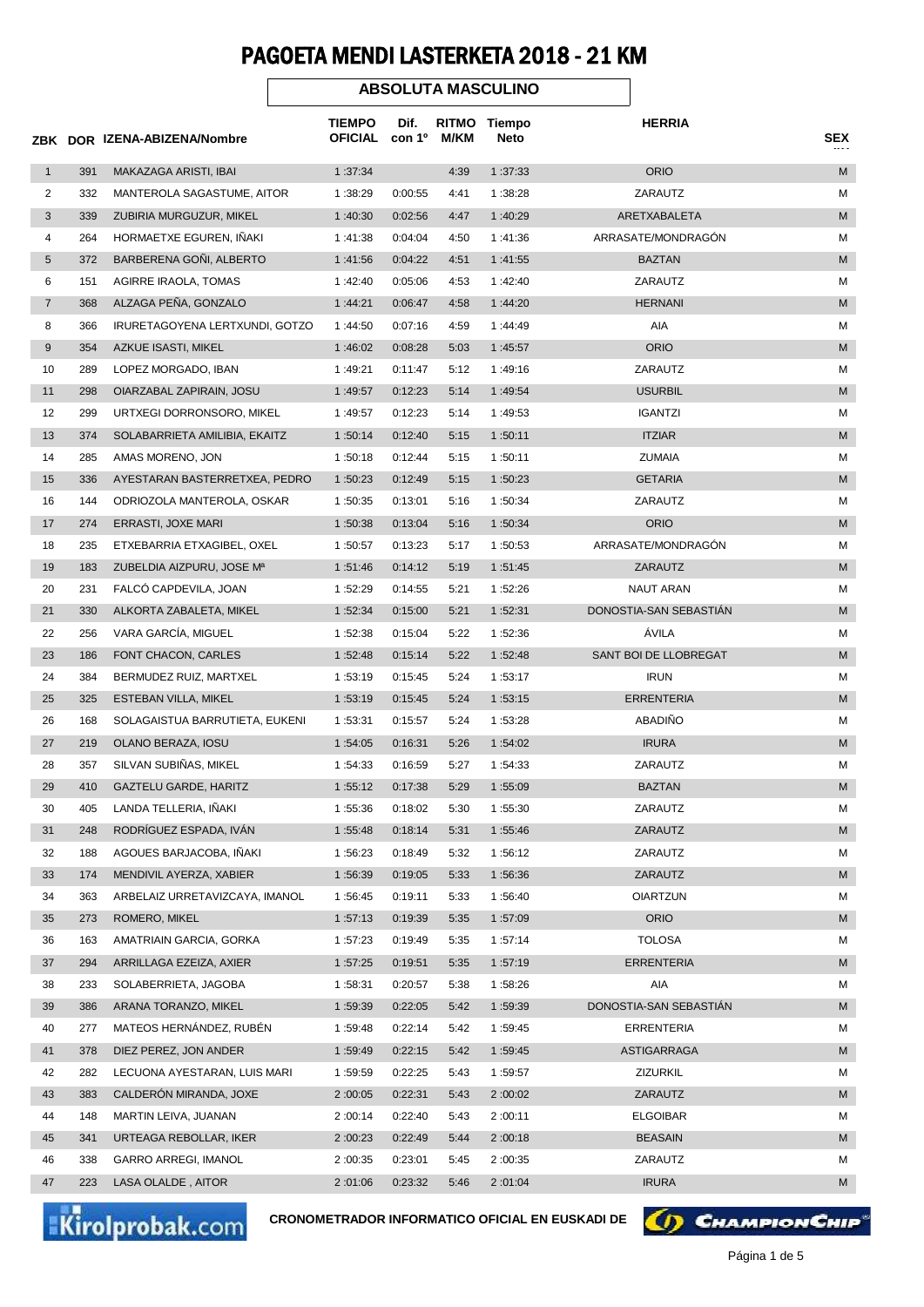|    |     | ZBK DOR IZENA-ABIZENA/Nombre    | <b>TIEMPO</b><br>OFICIAL | Dif.<br>con 1º | M/KM | RITMO Tiempo<br>Neto | <b>HERRIA</b>          | SEX |
|----|-----|---------------------------------|--------------------------|----------------|------|----------------------|------------------------|-----|
| 48 | 283 | IRAETA CIGARAN, GORKA           | 2:01:17                  | 0:23:43        | 5:47 | 2:01:17              | <b>ELORRIO</b>         | М   |
| 49 | 300 | UGARTEMENDIA LAZKANO, MIKEL     | 2:01:17                  | 0:23:43        | 5:46 | 2:01:11              | <b>ZIZURKIL</b>        | M   |
| 50 | 229 | LOPEZ TRUJILLO, LUCIANO         | 2:01:19                  | 0:23:45        | 5:46 | 2:01:14              | LAUDIO/LLODIO          | М   |
| 51 | 211 | INTXAUSTI URRUTIBEASKOA, IKER   | 2:02:35                  | 0:25:01        | 5:50 | 2:02:31              | <b>IRURA</b>           | M   |
| 52 | 134 | LIZUNDIA IZAGIRRE, ARITZ        | 2:02:36                  | 0:25:02        | 5:50 | 2:02:31              | DONOSTIA-SAN SEBASTIÁN | М   |
| 53 | 397 | CAMPO CORTES, GUILLERMO         | 2:02:39                  | 0:25:05        | 5:50 | 2:02:34              | <b>ORIO</b>            | M   |
| 54 | 238 | LARRANAGA ECHEVERRIA, ASIER     | 2:02:55                  | 0:25:21        | 5:51 | 2:02:51              | <b>ZESTOA</b>          | М   |
| 55 | 215 | SOLABARRIETA FERNANDEZ, MARKE   | 2:02:58                  | 0:25:24        | 5:51 | 2:02:55              | ONDARROA               | M   |
| 56 | 280 | ARTOLA NOBLE, NIKO              | 2:03:12                  | 0:25:38        | 5:52 | 2:03:12              | <b>BERROBI</b>         | М   |
| 57 | 213 | MACARRO CABALLERO, DIEGO        | 2:03:19                  | 0:25:45        | 5:52 | 2:03:17              | ZARAUTZ                | M   |
| 58 | 290 | ONEDERRA OLAIZOLA, JOSE ANGEL   | 2:03:19                  | 0:25:45        | 5:52 | 2:03:16              | AIZARNAZABAL           | м   |
| 59 | 240 | ALBERDI ARAQUISTAIN, UNAI       | 2:03:19                  | 0:25:45        | 5:52 | 2:03:15              | AIZARNAZABAL           | M   |
| 60 | 342 | SAIZAR UZIN, ZIGOR              | 2:03:28                  | 0:25:54        | 5:52 | 2:03:21              | <b>GETARIA</b>         | М   |
| 61 | 407 | LASKURAIN GONZALEZ, MIKEL       | 2:03:39                  | 0:26:05        | 5:53 | 2:03:34              | <b>EIBAR</b>           | M   |
| 62 | 243 | CABALLERO, IÑAKI                | 2:03:56                  | 0:26:22        | 5:54 | 2:03:53              | <b>DURANGO</b>         | М   |
| 63 | 249 | <b>UBEGUN LIZASO, MIKEL</b>     | 2:04:04                  | 0:26:30        | 5:54 | 2:03:59              | LASARTE-ORIA           | M   |
| 64 | 380 | CORTAJARENA ITURZAETA, JON      | 2:04:21                  | 0:26:47        | 5:55 | 2:04:21              | ZARAUTZ                | М   |
| 65 | 293 | LETAMENDIA ARROITAONANDIA, MIG  | 2:05:01                  | 0:27:27        | 5:57 | 2:04:59              | ZARAUTZ                | M   |
| 66 | 335 | MANTEROLA ONDARRA, ASIER        | 2:05:01                  | 0:27:27        | 5:57 | 2:04:59              | ZARAUTZ                | М   |
| 67 | 244 | ARAMENDI BOLLO, XABIER          | 2:05:06                  | 0:27:32        | 5:57 | 2:05:01              | <b>ORIO</b>            | M   |
| 68 | 361 | <b>FREIRE IRIGOYEN, ASIER</b>   | 2:05:18                  | 0:27:44        | 5:58 | 2:05:12              | ZARAUTZ                | М   |
| 69 | 255 | SOLAGAISTUA INTXAURALDE, EUGENI | 2:05:32                  | 0:27:58        | 5:58 | 2:05:28              | <b>DURANGO</b>         | M   |
| 70 | 331 | EGUIBAR BECARTE, ION ANDER      | 2:05:52                  | 0:28:18        | 5:59 | 2:05:49              | ASTIGARRAGA            | М   |
| 71 | 385 | <b>BARBARIN MAGALDI, INIGO</b>  | 2:06:15                  | 0:28:41        | 6:01 | 2:06:12              | <b>PASAIA</b>          | M   |
| 72 | 373 | NOGALES SANCHEZ, JOSE LUIS      | 2:06:16                  | 0:28:42        | 6:01 | 2:06:14              | ZARAUTZ                | М   |
| 73 | 127 | SEGUROLA MANCISIDOR, IOSEBA     | 2:06:20                  | 0:28:46        | 6:01 | 2:06:18              | ZARAUTZ                | M   |
| 74 | 135 | BERECIARTUA IRURETA, AITOR      | 2:06:28                  | 0:28:54        | 6:01 | 2:06:27              | ZARAUTZ                | М   |
| 75 | 137 | SARASUA ETXEBERRIA, MIKEL       | 2:06:34                  | 0:29:00        | 6:01 | 2:06:27              | ZARAUTZ                | M   |
| 76 | 138 | GABIRONDO ARANGUREN, PERU       | 2:06:34                  | 0:29:00        | 6:01 | 2:06:28              | ZARAUTZ                | М   |
| 77 | 276 | AKERLUND, VICTOR                | 2:06:48                  | 0:29:14        | 6:02 | 2:06:39              | <b>UPPSALA</b>         | M   |
| 78 | 184 | MAÑERU ARAÑA, CARLOS            | 2:08:00                  | 0:30:26        | 6:05 | 2:07:52              | ETXARRI-ARANATZ        | М   |
| 79 | 205 | MARTINEZ DE ALBENIZ, JOSEBA     | 2:08:25                  | 0:30:51        | 6:07 | 2:08:18              | <b>ORMAIZTEGI</b>      | M   |
| 80 | 143 | SAROBE EGUIGUREN, ARITZ         | 2:08:32                  | 0:30:58        | 6:07 | 2:08:26              | ZARAUTZ                | М   |
| 81 | 133 | ERRASTI LETAMENDI, JOSU         | 2:08:32                  | 0:30:58        | 6:07 | 2:08:25              | ZARAUTZ                | M   |
| 82 | 146 | SANCHEZ IZQUIERDO, PATXI        | 2:08:34                  | 0:31:00        | 6:07 | 2:08:31              | ZARAUTZ                | М   |
| 83 | 234 | MARTIN RAMIREZ, JOSE MARI       | 2:08:38                  | 0:31:04        | 6:07 | 2:08:30              | <b>BEASAIN</b>         | M   |
| 84 | 259 | CONDE SAN MARTIN, UNAI          | 2:08:38                  | 0:31:04        | 6:07 | 2:08:35              | <b>BARAKALDO</b>       | М   |
| 85 | 409 | SENAS BEA, FERNANDO             | 2:09:02                  | 0:31:28        | 6:09 | 2:09:02              | PAMPLONA/IRUÑA         | M   |
| 86 | 154 | MUGERZA SILBAN, INIGO           | 2:09:25                  | 0:31:51        | 6:10 | 2:09:22              | ZARAUTZ                | М   |
| 87 | 333 | ALEJANDRO GUTIÉRREZ, JOSÉ JAVIE | 2:09:29                  | 0:31:55        | 6:10 | 2:09:22              | <b>ORMAIZTEGI</b>      | M   |
| 88 | 226 | ALONSO RUIZ, JOSE MARIA         | 2:09:30                  | 0:31:56        | 6:10 | 2:09:23              | DONOSTIA-SAN SEBASTIÁN | М   |
| 89 | 160 | INTXAUSPE ZUBIAURRE, BENAT      | 2:09:33                  | 0:31:59        | 6:10 | 2:09:29              | ZARAUTZ                | М   |
| 90 | 296 | GARIN IBABE, EKAIN              | 2:09:38                  | 0:32:04        | 6:10 | 2:09:32              | ARRASATE/MONDRAGON     | М   |
| 91 | 347 | MARTIJA ETXEBERRIA, RAFAEL      | 2:09:39                  | 0:32:05        | 6:10 | 2:09:31              | ZUMAIA                 | M   |
| 92 | 156 | GALARRAGA BERASATEGI, XABIER    | 2:09:40                  | 0:32:06        | 6:10 | 2:09:28              | ZARAUTZ                | М   |
| 93 | 207 | URREIZTI AMONARRAIZ, URKO       | 2:09:57                  | 0:32:23        | 6:11 | 2:09:45              | AIA                    | М   |
| 94 | 375 | MAIZ PAGOLA, IGOR               | 2:10:41                  | 0:33:07        | 6:13 | 2:10:32              | <b>USURBIL</b>         | М   |
| 95 | 267 | MENDIZABAL AGIRRE, ALAIN        | 2:10:50                  | 0:33:16        | 6:14 | 2:10:45              | ZARAUTZ                | M   |
| 96 | 209 | AGIRRE ASKASIBAR, UNAI          | 2:10:59                  | 0:33:25        | 6:14 | 2:10:55              | ZARAUTZ                | М   |
| 97 | 394 | AROSTEGUI ALBISU, JAGOBA        | 2:11:08                  | 0:33:34        | 6:14 | 2:10:56              | ANDOAIN                | М   |
| 98 | 230 | COLLS AVILA, OSCAR              | 2:11:29                  | 0:33:55        | 6:15 | 2:11:20              | <b>FORALLAC</b>        | М   |

Kirolprobak.com

**CRONOMETRADOR INFORMATICO OFICIAL EN EUSKADI DE**

**6) CHAMPION CHIP**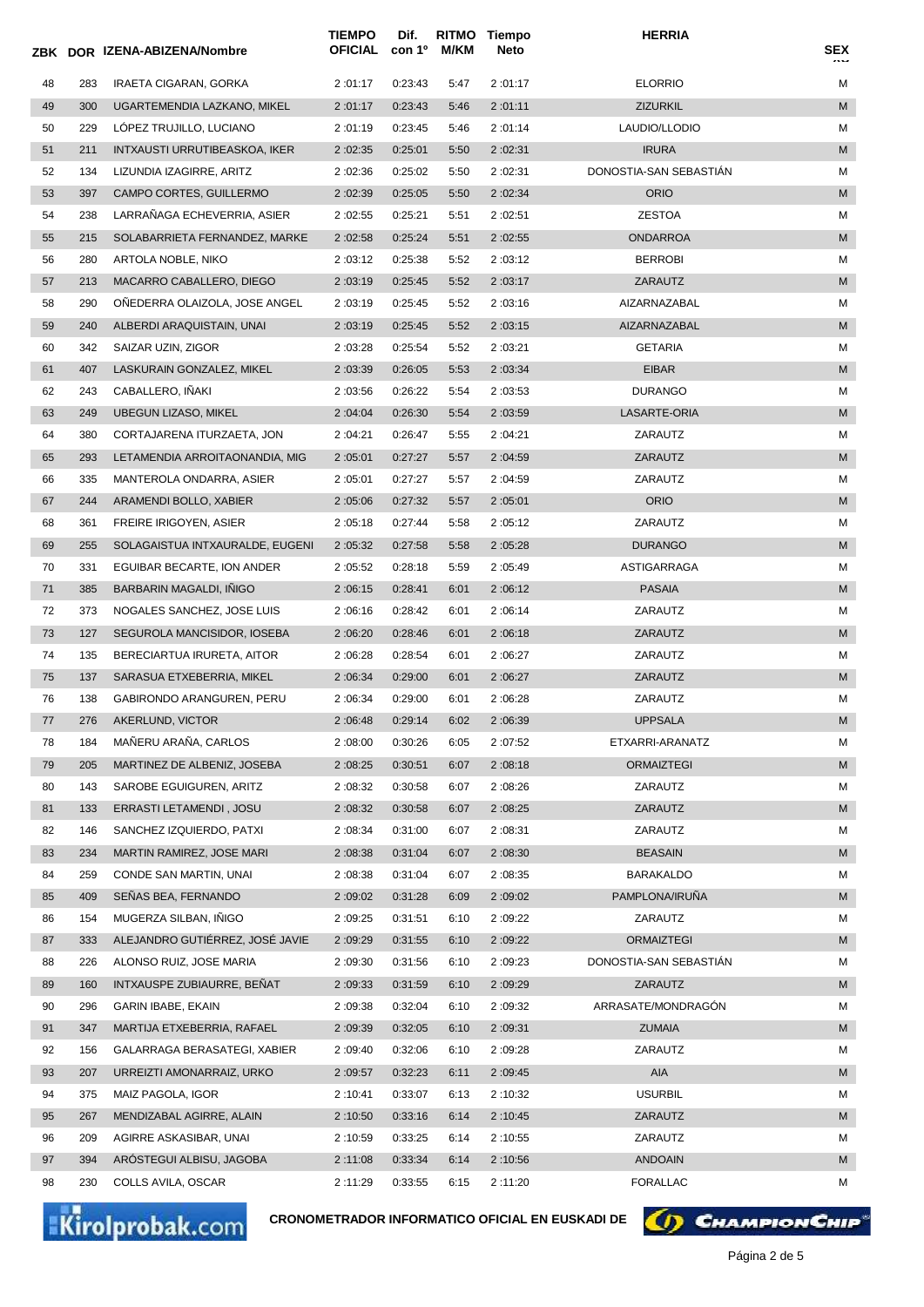|     |     | ZBK DOR IZENA-ABIZENA/Nombre     | <b>TIEMPO</b><br><b>OFICIAL</b> | Dif.<br>con 1º | M/KM | RITMO Tiempo<br>Neto | <b>HERRIA</b>          | SEX |
|-----|-----|----------------------------------|---------------------------------|----------------|------|----------------------|------------------------|-----|
| 99  | 406 | MARTINEZ ODRIA, TODOR            | 2:11:43                         | 0:34:09        | 6:16 | 2:11:35              | DONOSTIA-SAN SEBASTIÁN | M   |
| 100 | 130 | SEGUROLA MANTEROLA, MIKEL        | 2:11:54                         | 0:34:20        | 6:16 | 2:11:44              | ZARAUTZ                | М   |
| 101 | 327 | BENGOETXEA LOIDI, MIKEL          | 2:12:08                         | 0:34:34        | 6:17 | 2:11:58              | ZARAUTZ                | M   |
| 102 | 178 | ARRUABARRENA BARANDIARAN, ARIT   | 2:12:14                         | 0:34:40        | 6:18 | 2:12:12              | ZARAUTZ                | М   |
| 103 | 167 | ARGOTE URIA, JOKIN               | 2:12:14                         | 0:34:40        | 6:17 | 2:12:03              | ZARAUTZ                | M   |
| 104 | 358 | ARRUTI LOPETEGI, IKER            | 2:12:24                         | 0:34:50        | 6:18 | 2:12:15              | DONOSTIA-SAN SEBASTIÁN | М   |
| 105 | 348 | GOIKOETXEA LOPEZ DE ALDA, JON    | 2:12:58                         | 0:35:24        | 6:20 | 2:12:52              | VITORIA-GASTEIZ        | M   |
| 106 | 172 | URBIETA EGAÑA, IÑAKI             | 2:13:40                         | 0:36:06        | 6:22 |                      | ZARAUTZ                | М   |
| 107 | 369 | <b>ESCOBAR OTEGUI, UNAI</b>      | 2:14:02                         | 0:36:28        | 6:23 | 2:13:54              | ZARAUTZ                | M   |
| 108 | 355 | ODRIOZOLA LIZASO, URTZI          | 2:14:03                         | 0:36:29        | 6:23 | 2:14:03              | LAUDIO/LLODIO          | М   |
| 109 | 201 | SEBASTIA I RIERA, ESTEVE         | 2:14:11                         | 0:36:37        | 6:23 | 2:14:11              | <b>CALELLA</b>         | M   |
| 110 | 206 | LIZARDI ITURRIZA, IKER           | 2:14:20                         | 0:36:46        | 6:23 | 2:14:13              | <b>ITSASO</b>          | М   |
| 111 | 216 | ZELAIA BALERDI, HARITZ           | 2:14:27                         | 0:36:53        | 6:24 | 2:14:17              | <b>TOLOSA</b>          | M   |
| 112 | 136 | ONDARRA SEGUROLA, JURGI          | 2:14:45                         | 0:37:11        | 6:25 | 2:14:35              | ZARAUTZ                | М   |
| 113 | 392 | OLASKOAGA REZABAL, JAKES         | 2:14:47                         | 0:37:13        | 6:25 | 2:14:47              | ZARAUTZ                | M   |
| 114 | 370 | SANCHEZ VICENTE, RUBBEN          | 2 :14:52                        | 0:37:18        | 6:25 | 2:14:45              | <b>BERGARA</b>         | М   |
| 115 | 252 | LOPEZ RIOS, CARLOS               | 2:14:53                         | 0:37:19        | 6:25 | 2:14:47              | <b>ORDIZIA</b>         | M   |
| 116 | 278 | AZURMENDI ARANA, INAKI           | 2:14:57                         | 0:37:23        | 6:25 | 2:14:47              | <b>OIARTZUN</b>        | М   |
| 117 | 350 | IRASTORTZA ARANBURU, MIKEL       | 2:15:01                         | 0:37:27        | 6:25 | 2:14:51              | <b>BEASAIN</b>         | M   |
| 118 | 292 | GOENAGA AGUERO, JOXE MANUEL      | 2:15:05                         | 0:37:31        | 6:26 | 2:14:57              | <b>ZESTOA</b>          | М   |
| 119 | 353 | <b>ITURRALDE, ANDER</b>          | 2:15:33                         | 0:37:59        | 6:27 | 2:15:24              | ZARAUTZ                | M   |
| 120 | 279 | LAZKOZ CAJARAVILLE, XANTI        | 2:15:36                         | 0:38:02        | 6:27 | 2:15:30              | <b>IRUN</b>            | М   |
| 121 | 214 | LOPEZ, URKO                      | 2:15:43                         | 0:38:09        | 6:27 | 2:15:33              | <b>ZALDIBIA</b>        | M   |
| 122 | 212 | EIZAGIRRE ADURIZ, ANDONI         | 2:15:54                         | 0:38:20        | 6:28 | 2:15:54              | ZUMAIA                 | М   |
| 123 | 328 | AHEDO PEÑA, JAIME                | 2:16:07                         | 0:38:33        | 6:29 | 2:16:07              | <b>ELGETA</b>          | M   |
| 124 | 404 | AZKUE EIZAGIRRE, ION             | 2:16:13                         | 0:38:39        | 6:29 | 2:16:06              | ZARAUTZ                | М   |
| 125 | 251 | AIZPURUA CRESPO, INIGO           | 2:16:41                         | 0:39:07        | 6:30 | 2:16:32              | <b>ZUMAIA</b>          | M   |
| 126 | 239 | ZUMETA LARBURU, ESTEBAN          | 2:17:03                         | 0:39:29        | 6:31 | 2:16:59              | AIA                    | М   |
| 127 | 359 | ETXEBERRIA DIEZ, INIGO           | 2:17:26                         | 0:39:52        | 6:32 | 2:17:16              | DONOSTIA-SAN SEBASTIAN | M   |
| 128 | 245 | ARRIOLA, IÑAKI                   | 2:17:39                         | 0:40:05        | 6:33 | 2:17:33              | ORIO                   | м   |
| 129 | 247 | LACARRA, BETTIRI                 | 2:17:51                         | 0:40:17        | 6:34 | 2:17:44              | <b>ASCAIN</b>          | M   |
| 130 | 258 | BENITO BILBAO, IMANOL            | 2:17:59                         | 0:40:25        | 6:34 | 2:17:54              | <b>BILBAO</b>          | М   |
| 131 | 169 | TOBAR SANCHEZ, IÑIGO             | 2:18:06                         | 0:40:32        | 6:34 | 2:17:56              | <b>URRETXU</b>         | M   |
| 132 | 403 | DEL PILAR MEABE, KARLOS          | 2:18:09                         | 0:40:35        | 6:34 | 2:18:02              | <b>ZUMAIA</b>          | М   |
| 133 | 232 | <b>ITURRALDE KALONJE, UGAITZ</b> | 2:18:30                         | 0:40:56        | 6:35 | 2:18:17              | ASTIGARRAGA            | M   |
| 134 | 382 | ZUAZNABAR, JULEN                 | 2:18:31                         | 0:40:57        | 6:35 | 2:18:17              | ASTIGARRAGA            | М   |
| 135 | 395 | CORDERO ZUBILLAGA, IBAN          | 2:18:36                         | 0:41:02        | 6:36 | 2:18:30              | ERRENTERIA             | M   |
| 136 | 367 | MARTIJA ROTETA, JOXE             | 2 :18:54                        | 0:41:20        | 6:37 | 2:18:47              | AZPEITIA               | М   |
| 137 | 224 | ALONSO ALVAREZ, FERNANDO         | 2:19:04                         | 0:41:30        | 6:37 | 2:19:00              | HUERTA DE REY          | M   |
| 138 | 200 | AUDICANA OLAZAGIRRE, EMILIO      | 2:19:13                         | 0:41:39        | 6:37 | 2:19:00              | <b>ANDOAIN</b>         | М   |
| 139 | 281 | BEDIALAUNETA IBAIBARRIAGA, KEME  | 2:19:33                         | 0:41:59        | 6:39 | 2:19:31              | ONDARROA               | M   |
| 140 | 222 | ZUBIZARRETA ALONSO, ANDER        | 2:19:37                         | 0:42:03        | 6:39 | 2:19:31              | ARRASATE/MONDRAGÓN     | М   |
| 141 | 147 | SANCHEZ IZQUIERDO, MANUEL        | 2:19:42                         | 0:42:08        | 6:39 | 2:19:38              | ZARAUTZ                | M   |
| 142 | 379 | EIZAGAECHEBERRIA OLABARRIA, EN   | 2 :19:58                        | 0:42:24        | 6:40 | 2:19:50              | <b>GETARIA</b>         | М   |
| 143 | 381 | ZUBIZARRETA MONTOYA, IKER        | 2:20:45                         | 0:43:11        | 6:41 | 2:20:30              | <b>ORDIZIA</b>         | M   |
| 144 | 142 | GARCIA FERNANDEZ, ROMA           | 2:21:09                         | 0:43:35        | 6:43 | 2:21:00              | <b>GIRONA</b>          | М   |
| 145 | 220 | GORROTXATEGI, IMANOL             | 2:21:48                         | 0:44:14        | 6:45 | 2:21:46              | ZARAUTZ                | M   |
| 146 | 228 | URBANO LIZASO, UNAI              | 2:22:13                         | 0:44:39        | 6:46 | 2:22:06              | ZARAUTZ                | М   |
| 147 | 268 | ARANEGI MURUA, GAIZKA            | 2:22:31                         | 0:44:57        | 6:47 | 2:22:31              | ARRASATE/MONDRAGÓN     | M   |
| 148 | 199 | LANGARA LAZARO, OSKAR            | 2:22:57                         | 0:45:23        | 6:48 | 2:22:54              | AMOREBIETA-ETXANO      | М   |
| 149 | 271 | CARRIZO CARRASCO, FABIO          | 2:24:02                         | 0:46:28        | 6:51 | 2:23:52              | <b>ERRENTERIA</b>      | М   |

Kirolprobak.com

**CRONOMETRADOR INFORMATICO OFICIAL EN EUSKADI DE**

**6) CHAMPION CHIP**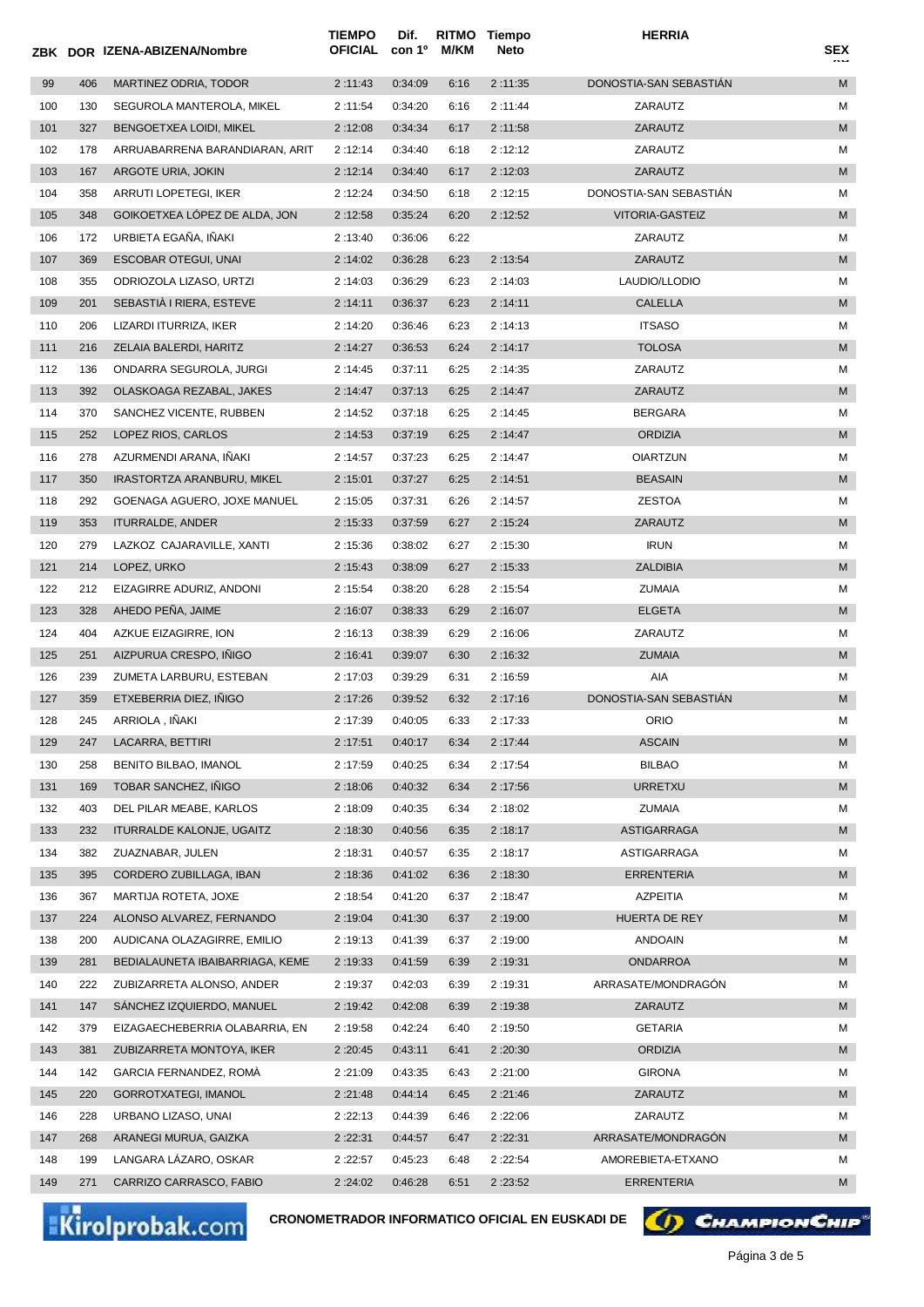|            |            | ZBK DOR IZENA-ABIZENA/Nombre    | <b>TIEMPO</b><br>OFICIAL | Dif.<br>con 1º     | RITMO<br>M/KM | <b>Tiempo</b><br>Neto | <b>HERRIA</b>          | <b>SEX</b> |
|------------|------------|---------------------------------|--------------------------|--------------------|---------------|-----------------------|------------------------|------------|
| 150        | 242        | CALAFELL SALAVERRIA, IÑIGO      | 2:24:56                  | 0:47:22            | 6:53          | 2:24:43               | DONOSTIA-SAN SEBASTIÁN | М          |
| 151        | 161        | MOZO ETXABE, JON MIKEL          | 2:24:57                  | 0:47:23            | 6:54          | 2:24:49               | <b>ZUMAIA</b>          | M          |
| 152        | 398        | ODRIOZOLA OIARZABAL, IÑIGO      | 2:24:57                  | 0:47:23            | 6:54          | 2:24:50               | <b>ZUMAIA</b>          | М          |
| 153        | 351        | LOPETEGI MENDIZABAL, IGOR       | 2:25:07                  | 0:47:33            | 6:54          | 2:24:59               | DONOSTIA-SAN SEBASTIAN | M          |
| 154        | 376        | MENDIBURU VALLÉS, RAI           | 2:25:12                  | 0:47:38            | 6:54          | 2:24:59               | ZARAUTZ                | М          |
| 155        | 288        | <b>IRAOLA ELOLA, INIGO</b>      | 2:25:16                  | 0:47:42            | 6:55          | 2:25:06               | ZARAUTZ                | M          |
| 156        | 225        | MENDIA, GORKA                   | 2:25:17                  | 0:47:43            | 6:55          | 2:25:17               | URRETXU                | М          |
| 157        | 189        | ISASA, JOSEAN                   | 2:25:25                  | 0:47:51            | 6:55          | 2:25:13               | ZARAUTZ                | M          |
| 158        | 128        | ZUBELDIA MICHELENA, MARKEL      | 2:25:48                  | 0:48:14            | 6:56          | 2:25:44               | ZARAUTZ                | М          |
| 159        | 400        | MARTINEZ MARTINEZ, JUAN ANTONIO | 2:25:56                  | 0:48:22            | 6:57          | 2:25:51               | DONOSTIA-SAN SEBASTIAN | M          |
| 160        | 272        | EZENARRO BELOKI, IORITZ         | 2:26:11                  | 0:48:37            | 6:58          | 2:26:09               | <b>GETARIA</b>         | М          |
| 161        | 340        | LIZASO URRIOLABEITIA, ISMAEL    | 2:26:21                  | 0:48:47            | 6:58          | 2:26:21               | ZARAUTZ                | M          |
| 162        | 349        | OÑATIBIA BENÍTEZ, AITOR         | 2:26:22                  | 0:48:48            | 6:58          | 2:26:13               | ZARAUTZ                | М          |
| 163        | 284        | AGIRRE MADARIAGA, ANARTZ        | 2:27:32                  | 0:49:58            | 7:01          | 2:27:24               | <b>ELGETA</b>          | M          |
| 164        | 166        | BERRAONDO LASCURAIN, JULEN      | 2:27:42                  | 0:50:08            | 7:02          | 2:27:33               | <b>ZUMAIA</b>          | М          |
| 165        | 365        | ARBERAS AUDICANA, UNAI          | 2:28:19                  | 0:50:45            | 7:03          | 2:28:06               | <b>ANDOAIN</b>         | M          |
| 166        | 149        | ACUÑA GONZALEZ, CARLOS          | 2:28:55                  | 0:51:21            | 7:05          | 2:28:51               | ZARAUTZ                | М          |
| 167        | 266        | ARANZUBIA COUCEIRO, JON ANDER   | 2:28:58                  | 0:51:24            | 7:05          | 2:28:47               | <b>BILBAO</b>          | M          |
| 168        | 250        | AGIRRE IRAOLA, IBON             | 2:29:15                  | 0:51:41            | 7:06          | 2:29:07               | ZARAUTZ                | М          |
| 169        | 175        | MUÑOA ILLARREGI, JON            | 2:29:17                  | 0:51:43            | 7:06          | 2:29:12               | DONOSTIA-SAN SEBASTIAN | M          |
| 170        | 162        | SANTSIÑENA MAIA, JON            | 2:29:58                  | 0:52:24            | 7:08          | 2:29:50               | ETXALAR                | М          |
| 171        | 334        | GARCIA ALZUGUREN, BORJA         | 2:29:59                  | 0:52:25            | 7:08          | 2:29:50               | <b>LESAKA</b>          | M          |
| 172        | 326        | LOPEZ, JON                      | 2:30:03                  | 0:52:29            | 7:08          | 2:29:51               | <b>ERRENTERIA</b>      | М          |
| 173        | 246        | AIZPURUA, JULEN                 | 2:30:28                  | 0:52:54            | 7:10          | 2:30:21               | <b>ORIO</b>            | M          |
| 174        | 227        | MARTINEZ, MIKEL                 | 2:31:35                  | 0:54:01            | 7:13          | 2:31:29               | DONOSTIA-SAN SEBASTIAN | М          |
| 175        | 170        | MENDIA ZUFIAURRE, JON MIKEL     | 2:32:24                  | 0:54:50            | 7:15          | 2:32:14               | ZUMARRAGA              | M          |
| 176        | 254        | ROSS-MAGAHY, JONATHAN           | 2:32:34                  | 0:55:00            | 7:16          | 2:32:34               | VITORIA-GASTEIZ        | М          |
| 177        | 165        | DEL SANTO GOMEZ, HELIOS         | 2:32:36                  | 0:55:02            | 7:15          | 2:32:22               | PAMPLONA/IRUNA         | M          |
| 178        | 371        | GÓMEZ SÁNCHEZ, SERGIO           | 2:33:32                  | 0:55:58            | 7:18          | 2:33:26               | OÑATI                  | М          |
| 179        | 164        | ALBIZU AGIRREZABALAGA, INIGO    | 2:33:33                  | 0:55:59            | 7:19          | 2:33:33               | ZARAUTZ                | M          |
| 180        | 152        | PILDAIN SAINZ, IMANOL           | 2:33:33                  | 0:55:59            | 7:18          | 2:33:18               | ZARAUTZ                | М          |
|            | 402        | PURRO, ROMAIN                   |                          |                    |               |                       | DONOSTIA-SAN SEBASTIAN | M          |
| 181        | 236        | PRIETO LASO, JON JOSEBA         | 2:33:57<br>2:34:00       | 0:56:23<br>0:56:26 | 7:20<br>7:19  | 2:33:54<br>2:33:46    | AMOREBIETA-ETXANO      | М          |
| 182<br>183 | 185        | ZAPIRAIN OLAZIREGI, JUAN        | 2:34:44                  | 0:57:10            | 7:21          | 2:34:28               | ZARAUTZ                | M          |
|            |            | MURUZABAL ELEZCANO, ENEKO       |                          |                    |               |                       | DONOSTIA-SAN SEBASTIÁN | М          |
| 184<br>185 | 171<br>387 | URKIRI BADIOLA, JOSEBA          | 2:35:17<br>2:36:19       | 0:57:43            | 7:23<br>7:26  | 2:35:06               | ZARAUTZ                | М          |
|            |            | <b>GUTIERRREZ GIL, DAVID</b>    |                          | 0:58:45            |               | 2:36:13               |                        |            |
| 186        | 269        |                                 | 2:36:46                  | 0:59:12            | 7:27          | 2:36:34               | <b>BEASAIN</b>         | М<br>M     |
| 187        | 291        | AZPIAZU ARRUTI, XABIER          | 2:37:51                  | 1:00:17            | 7:30          | 2:37:39               | AIA                    |            |
| 188        | 237        | ITURRIOZ ZUGASTI, ENEKO         | 2:37:54                  | 1:00:20            | 7:31          | 2:37:42               | ZARAUTZ                | М          |
| 189        | 204        | FERRER PEREZ, IÑAKI             | 2:38:20                  | 1:00:46            | 7:32          |                       | ZARAUTZ                | M          |
| 190        | 182        | PEREZ PIZARRO, IÑIGO            | 2:38:38                  | 1:01:04            | 7:33          | 2:38:25               | VITORIA-GASTEIZ        | М          |
| 191        | 218        | BLANCO CASCOS, MANU             | 2:39:14                  | 1:01:40            | 7:34          | 2:39:04               | URRETXU                | M          |
| 192        | 202        | SANCHEZ SANTIN, TEDI            | 2:39:17                  | 1:01:43            | 7:34          | 2:39:02               | <b>TOLOSA</b>          | М          |
| 193        | 198        | RIBA CODINA, JORDI              | 2:40:00                  | 1:02:26            | 7:37          | 2:39:49               | <b>MANRESA</b>         | M          |
| 194        | 275        | ALUSTIZA BERASATEGI, JON        | 2:41:07                  | 1:03:33            | 7:40          | 2:40:56               | <b>IDIAZABAL</b>       | М          |
| 195        | 253        | ARRUTI TRECU, ION               | 2:41:11                  | 1:03:37            | 7:40          | 2:41:01               | DONOSTIA-SAN SEBASTIAN | M          |
| 196        | 344        | MONASTERIO IRURETAGOYENA, INAK  | 2:42:18                  | 1:04:44            | 7:43          | 2:42:06               | DONOSTIA-SAN SEBASTIÁN | М          |
| 197        | 180        | IZAGUIRRE ZABALA, MANUEL        | 2:43:08                  | 1:05:34            | 7:46          | 2:43:08               | ESTELLA/LIZARRA        | M          |
| 198        | 141        | ALBERDI CASALS, PEDRO           | 2:43:41                  | 1:06:07            | 7:47          | 2:43:35               | ZARAGOZA               | М          |
| 199        | 177        | MADARIAGA LARRABEITI, JON ANDER | 2:44:07                  | 1:06:33            | 7:48          | 2:43:52               | MARURI-JATABE          | М          |
| 200        | 126        | LÓPEZ GARCÍA, FRANCISCO         | 2:44:17                  | 1:06:43            | 7:49          | 2:44:10               | ZARAUTZ                | М          |

Kirolprobak.com

**CRONOMETRADOR INFORMATICO OFICIAL EN EUSKADI DE**

(D) CHAMPION CHIP®